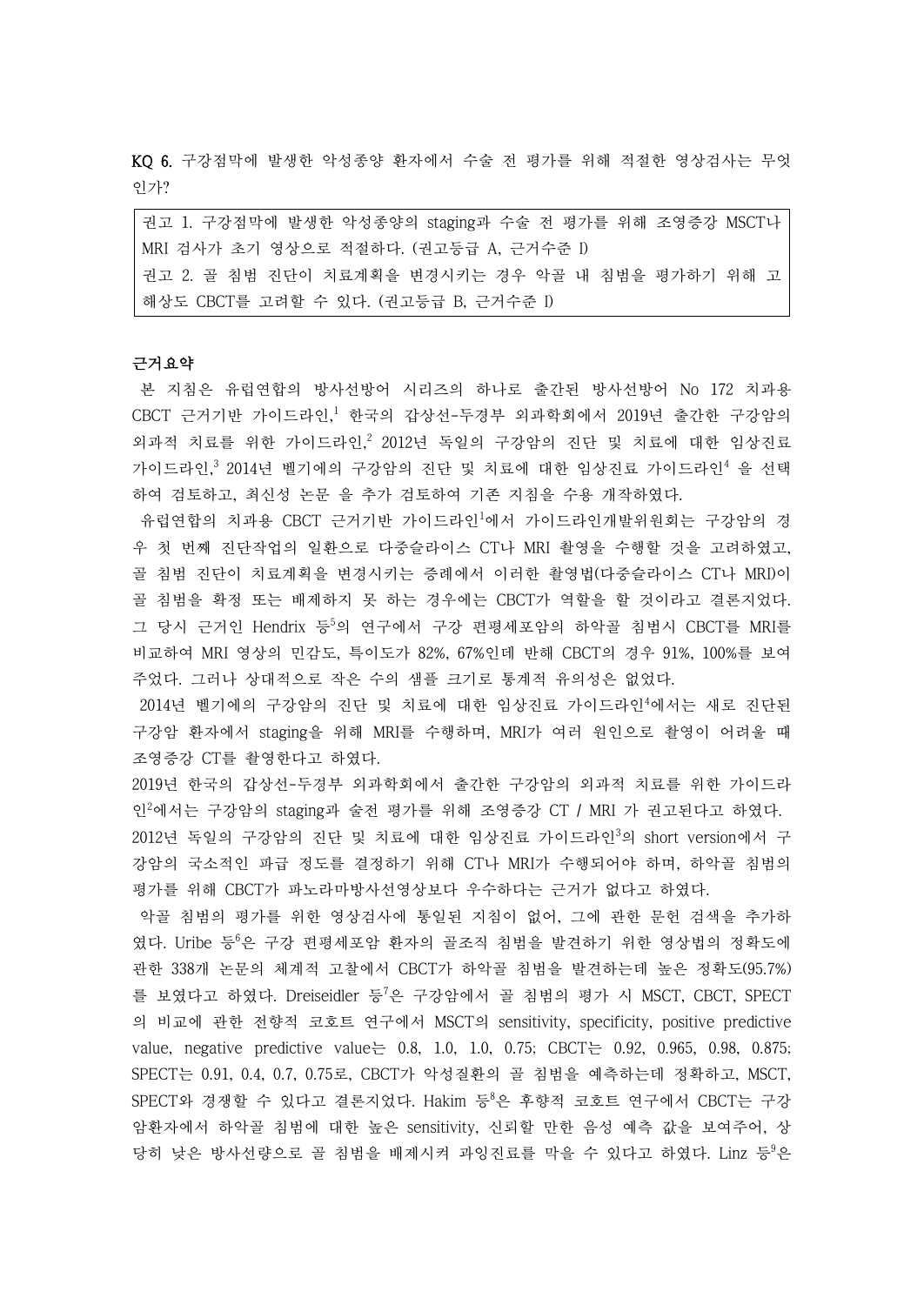구강암의 골 침범 발견에 대한 CBCT와 기존 영상법 비교에 관한 후향적 코호트 연구에서 CBCT와 BS (Bone scintigraphy)가 PR (panoramic radiogrpahy), CT/MRI보다 가장 높은 정확 도를 보여 주었다. 그러나 림프선 staging과 연조직 이환 평가를 위해 CT and/or MRI가 필 수적이라고 하였다. Czerwonka 등10은 구강암의 골 침범 평가에 대한 고해상도 CBCT와 기 존 CT 비교에 관한 전향적 코호트 연구에서 CBCT의 sensitivity, specificity는 91%, 60%; bone window CT에서는 86%, 68%로 나타나 골침범 평가시 CBCT 가 CT 보다 specificity가 조금 낮으면서 약간 우수한 sensitivity를 제공한다고 결론지었다.<br>이에 본 지침에서는 구강암의 림프선 staging과 수술 전 평가를 위해 초기 영상으로 조영

증강 MSCT나 MRI 검사를 권고하며, 골 침범 진단이 치료계획을 변경시키는 경우 구강암의 악골 내 침범을 평가하기 위해 고해상도 CBCT를 고려할 수 있다고 결론지었다.

#### 권고 고려사항

### 1. 이득과 위해 (Benefit and Harm)

MRI는 방사선 조사 없이 훌륭한 연조직의 상세 정보를 제공하며, 금속 artefact의 영향도 CT에 비해 덜 받는다. 따라서 금속 artefact가 우려되는 경우에 MRI가 우선 고려되어야 한 다. 그러나 비교적 긴 촬영 시간으로 인해 motion artefact가 발생할 가능성이 높으며, 조영 증강 CT는 전이된 림프선 발견에 MRI와 유사한 효용성을 보인다.<br>골 침범의 평가를 위해 권고된 CBCT는 MSCT에 비해 현저히 낮은 방사선량을 보인다.

## 2. 국내 수용성과 적용성 (Acceptability and Applicability)

수용성과 적용성 평가표는 부록2에 제시되었다.

## 3. 검사별 방사선량

MRI 의 방사선량의 상대적 수준은 0 이다.<br>조영증강 MSCT의 방사선량의 상대적 수준은 1~5 mSv 군에 속한다.<br>CBCT의 방사선량의 상대적 수준은 1~5 mSv 군에 속한다.<br>CBCT의 유효선량은 장비 및 FOV 크기에 따라 다양한데, 구강암의 악골 침습을 위해 사용 되는 CBCT의 유효선량(성인)은 46 ~ 1073 uSv 이다.<br>**참고문헌** 

- 1. European Commission. Cone beam CT for dental and maxillofacial radiology. Evidence-based guidelines. Radiation Protection no. 172. Luxemburg. 2012.
- 2. Korean Society of Thyroid-Head and Neck Surgery Guideline Task Force. Guidelines for the Surgical Management of Oral Cancer: Korean Society of Thyroid-Head and Neck Surgery. Clin Exp Otorhinolaryngol. 2019; 12(2): 107-144.
- 3. Wolff KD, Follmann M, Nast A. Clinical Practice Guideline: The Diagnosis and Treatment of Oral Cavity Cancer. Dtsch Arztebl Int 2012; 109(48):829-835.
- 4. KCE Report 227Cs. Oral Cavity Cancer: Diagnosis, Treatment and Follow-up. Belgian